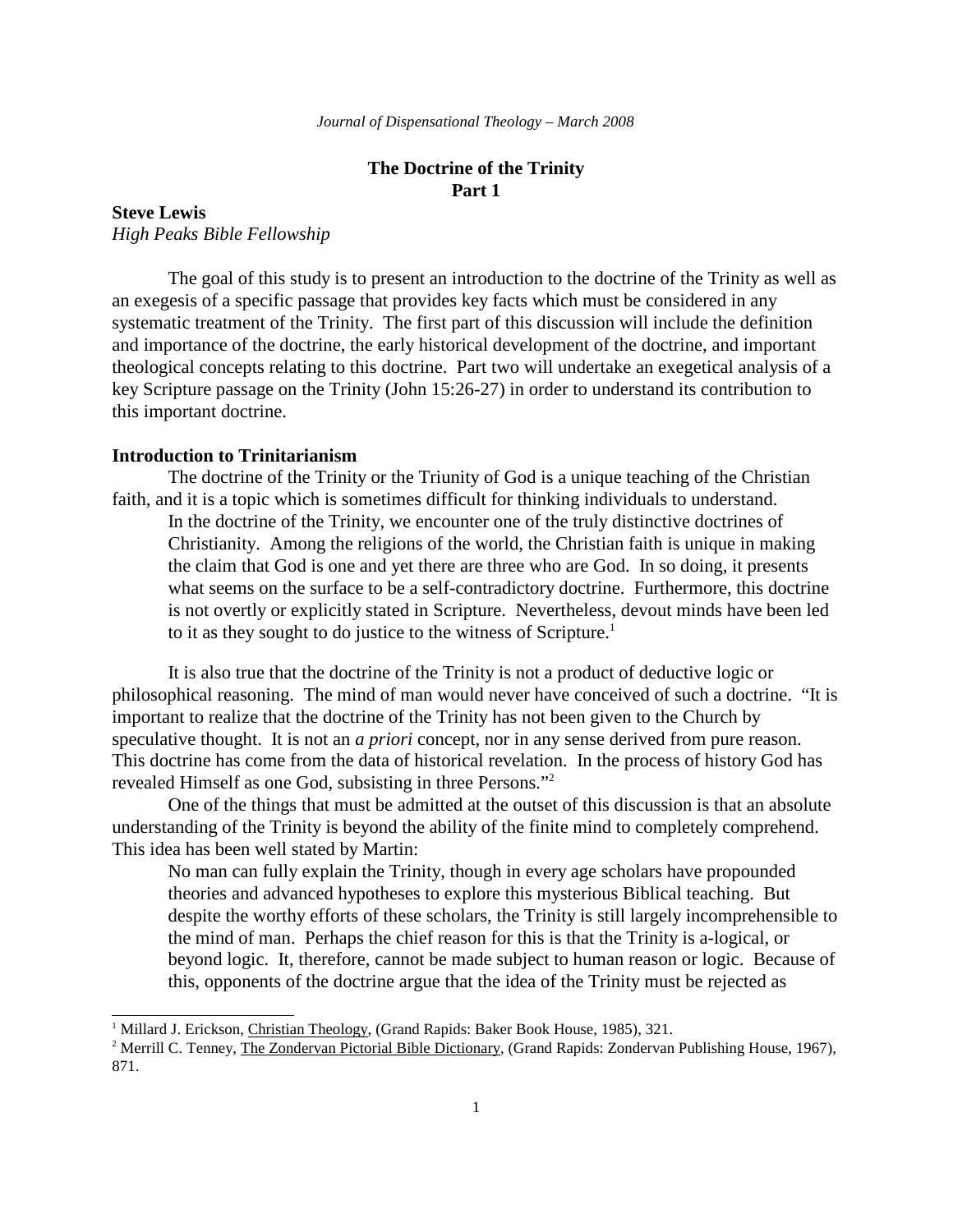untenable. Such thinking, however, makes man's corrupted human reason the sole criterion for determining the truth of divine revelation.<sup>3</sup>

Scripture itself provides ground-rules for reasoning about complex doctrines such as the Trinity. "For my thoughts are not your thoughts, neither are my ways your ways," declares the LORD. "As the heavens are higher than the earth, so are my ways higher than your ways and my thoughts than your thoughts" (Isaiah 55:8-9). A perfect understanding of many of the truths of God are beyond the capability of the human mind. Kenneth Boa aptly remarks that "since the Bible is an infinite revelation, it often brings the reader beyond the limit of his intelligence,"<sup>4</sup> and Erickson reminds us that even in the glorified state when believers will have eternal fellowship with God they will not be able to totally understand everything about Him.

The Trinity is incomprehensible. We cannot fully understand the mystery of the Trinity. When someday we see God, we shall see him as he is, and understand him better than we do now. Yet even then we will not totally comprehend him. Because he is the unlimited God and we are limited in our capacity to know and understand, he will always exceed our knowledge and understanding.<sup>5</sup>

God is the infinite Creator; we are, and always will be, His finite creatures. Since this is the case, what should be our approach when reasoning about the doctrine of the Trinity? The following passage of Scripture reminds us that even though many of the truths of God are beyond our complete comprehension, if they are given to us in His revealed Word then we are to work to understand everything which we are capable of grasping: "The secret things belong to the LORD our God, but the things revealed belong to us and to our children forever" (Deuteronomy 29:29). We must be good stewards of God's revelation, ones who watch their life and doctrine closely (1) Timothy 4:16) and who correctly handle the Word of Truth (2 Timothy 2:15). As we look, then, at what the Bible teaches concerning God, it becomes clear that Scripture presupposes the existence of God but goes beyond that fundamental assumption to explain something about how He exists. Lightner provides a good summary of this point:

Holy Scripture presents God existing not only as a holy Person but also as existing in holy Trinity. The doctrine is exclusively the subject of special divine revelation in the Bible. God's revelation in nature and in humanity do not contribute to our understanding of the Trinity. Much of the written revelation of God involves mystery, yet the Trinity is no doubt the greatest mystery of all revealed truth. Though often least understood of all doctrines of the orthodox Christian faith, the doctrine of the Trinity is one of the most basic of all areas of theology. Augustine, the church father, stated well the importance of this doctrine when he wrote, "In no other subject is error more dangerous or inquiry more laborious, or discovery of truth more profitable."<sup>6</sup>

<sup>&</sup>lt;sup>3</sup> Walter Martin, *Essential Christianity*, (Santa Anna: Vision House, 1975), 21.

<sup>&</sup>lt;sup>4</sup> Kenneth Boa, Unraveling the Big Questions About God, (Grand Rapids: Zondervan Publishing House, 1988), 12.

<sup>5</sup> Erickson, 338.

<sup>&</sup>lt;sup>6</sup> Robert P. Lightner, The God of the Bible and Other Gods, (Grand Rapids: Kregel Publications, 1998), 90.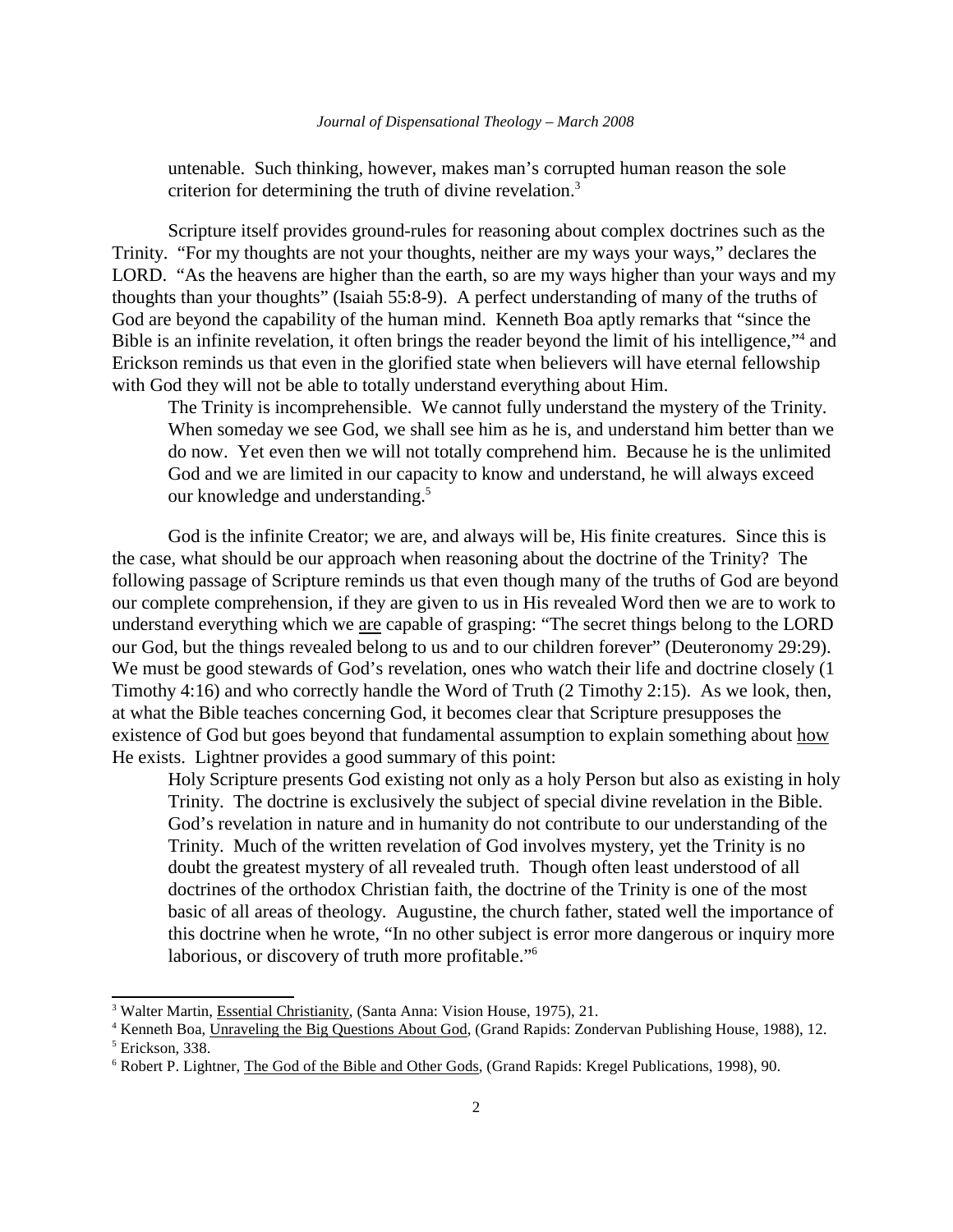#### *Journal of Dispensational Theology – March 2008*

It is clear that we must carefully study and define the doctrine of the Trinity, holding to what the Scriptures reveal about the Triune God. To do otherwise would result in heresy, involving serious errors of thinking with disastrous consequences for life in this present age as well as the age to come. This is pointed out by Chafer and Walvoord: "The many indications in both the Old and New Testaments that God exists or subsists as a triune being have made the doctrine of the Trinity a central fact of all orthodox creeds from the early church until modern times. Any departure from this is considered a departure from scriptural truth. Although the word trinity does not occur in the Bible, the facts of scriptural revelation permit no other explanation."<sup>7</sup> The next important task is to clearly define the doctrine of the Trinity based on the teaching of the Scriptures, which is the topic of the following section.

#### **General Definition of the Doctrine of the Trinity**

The material or data for composing a definition of the Trinity comes from the pages of the Old and New Testaments, although the New Testament contains the most specific information from which a definition of the doctrine of the Trinity can be derived. "Though *trinity* is a second-century term found nowhere in the Bible, and the Scriptures present no finished trinitarian statement, the NT does contain most of the building materials for later doctrine....The NT presents events, claims, practices, and problems from which church fathers crystallized the doctrine in succeeding centuries."<sup>8</sup> Lightner provides a concise overview of the Biblical data regarding the Trinity, as well as an outline of the dangers to be avoided in constructing a definition:

Taking all that Scripture has to say regarding the one and only true God and the three Persons of the Godhead, we find that the stress is upon unity and diversity in unity. The Bible speaks about three Persons in a similar way. Scripture ascribes deity, personality, and individuality to each. And yet the Bible also reveals that there is but one God. The ancients expressed it well when they spoke about one essence, or substance, in God who existed in three Persons -- Father, Son, and Holy Spirit. These are two key truths that believers should recognize and as much as possible harmonize. The danger has always been to either fall into tri-theism -- namely, a belief in three Gods -- or to view the Son and Holy Spirit as being less than God. Those same dangers still exist today. Also, there is an additional error that must be avoided in our understanding of the Trinity. We must not assume that the Father, Son, and Holy Spirit are merely names or varied modes of existence for the one true God....When theologians say that God is one and that He exists in three Persons, they must be careful not to imply that each member loses His individual identity. The Father, the Son, and the Holy Spirit remain real, individual, and true Persons, even though they are one in divine essence....To sum up the biblical view, which avoids both of these dangers, Christians worship one God who exists in three Persons --

<sup>&</sup>lt;sup>7</sup> Lewis Sperry Chafer and John F. Walvoord, Major Bible Themes, (Grand Rapids: Zondervan Publishing House, 1974), 40.

<sup>&</sup>lt;sup>8</sup> Geoffrey Bromiley, ed., The International Standard Bible Encyclopedia: Vol IV, (Grand Rapids: Eerdmans Publishing Company, 1988), 914.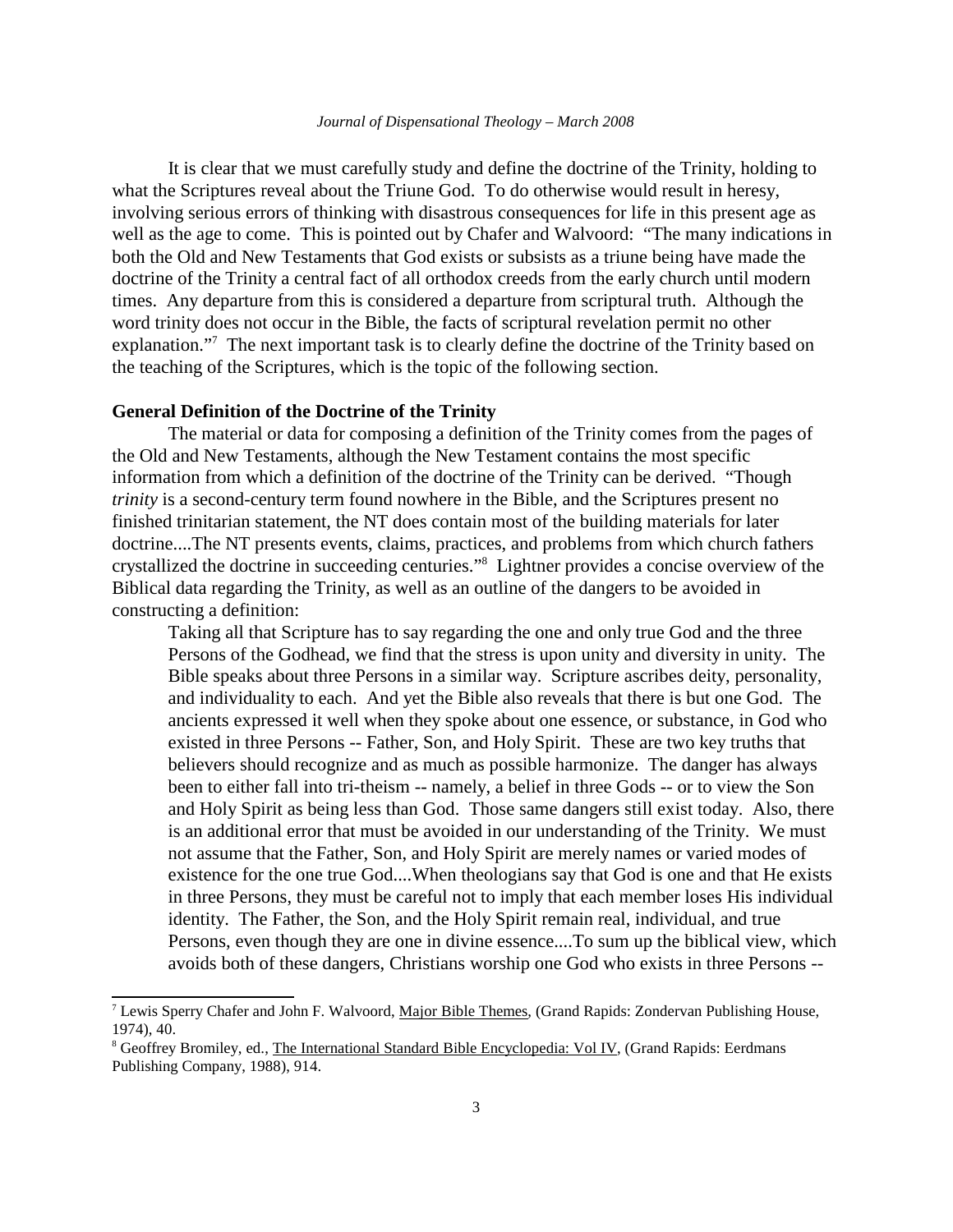God the Father, God the Son, and God the Holy Spirit. The doctrine of the blessed Trinity is a reminder of the supernaturalness of biblical Christianity. The doctrine defies rationalization, yet it provides for the believer the answer to the unity and diversity in the world all around us.<sup>9</sup>

### **Terms Used in Discussing the Doctrine of the Trinity**

Certain key terms permeate the discussion of the doctrine of the Trinity, and they are often used both in philosophical and theological ways. It is important to have good working definitions of terms when discussing a complex doctrine like the Trinity, and so the following definitions are proposed. They are taken from the *Random House Dictionary of the English Language*<sup>10</sup>, except as otherwise noted.

Trinity: The union of three persons (Father, Son, and Holy Ghost) in one Godhead, or the threefold personality of the one Divine Being.

Trinitarianism: The belief in, or doctrine of, the Trinity.

Essence: The inward nature, true substance, or constitution of anything.

Substance: The essential part or essence of a thing.

Hypostasis: The underlying or essential part of anything as distinguished from its attributes; the substance, essence, or essential principle.

Person: A self-conscious or rational being. In theology, any of the three hypostases in the Trinity, namely the Father, the Son, and the Holy Ghost. "*Person* is, however, an imperfect expression of the truth inasmuch as the term denotes to us a separate rational and moral individual. But in the being of God there are not three individuals, but three personal selfdistinctions within the one divine essence. Then again, personality in man implies independence of will, actions and feelings leading to behavior peculiar to the person. This cannot be thought of in connection with the Trinity. Each Person is self-conscious and self-directing, yet never acting independently or in opposition....Diversity manifests itself in Persons, in characteristics, and in operations."<sup>11</sup>

Subsistence: The process of substance assuming individualization, or the quality of having timeless or abstract existence.

Ontological Trinity: The ontological Trinity focuses on the personal operations of the Persons or the *opera ad intra* (works within), or personal properties by which the Persons are distinguished. It has to do with generation (filiation or begetting) and procession which attempts to indicate a logical order within the Trinity but does not imply in any way inequality, priority of time, or degrees of dignity. Generation and procession occur within the divine Being and carry with them no thought of subordination of essence. Thus, viewed ontologically, it may be said of the Persons of the Trinity: (1) The Father begets the Son and is He from whom the Holy Spirit proceeds, though the Father is neither begotten nor does He proceed. (2) The Son is begotten and

<sup>10</sup> Jess Stein, ed., <u>The Random House Dictionary of the English Language</u>, (New York: Random House, 1966).

<sup>&</sup>lt;sup>9</sup> Lightner, The God of the Bible and Other Gods, 90-91.

<sup>&</sup>lt;sup>11</sup> James D. Douglas, ed., The New Bible Dictionary, (Grand Rapids: Eerdmans Publishing Company, 1962), 1300.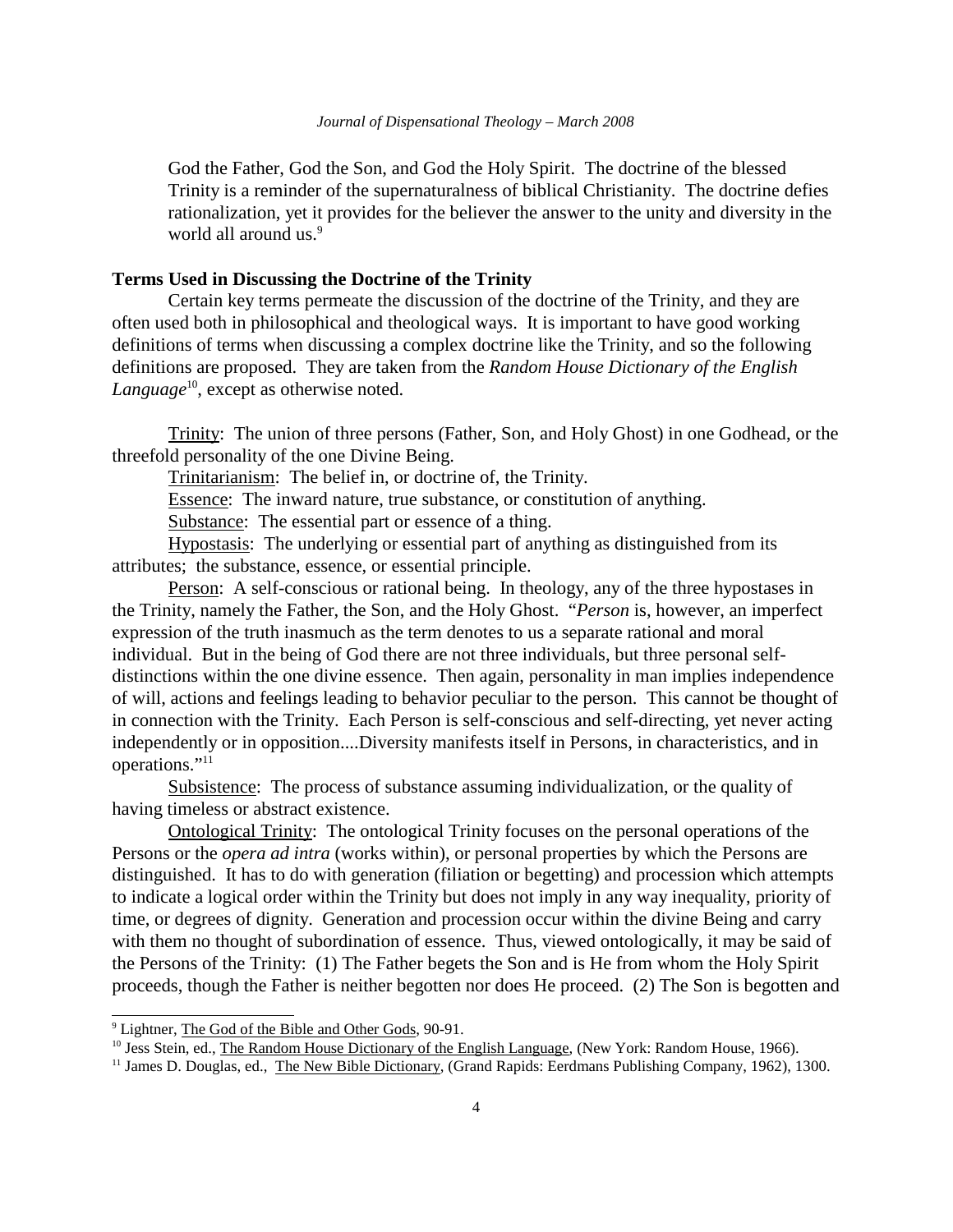is He from whom the Holy Spirit proceeds, but He neither begets nor proceeds. (3) The Holy Spirit proceeds from both the Father and the Son, but He neither begets nor is He the One from whom any proceed. $12$ 

Economical Trinity: "The concept of the economical Trinity concerns administration, management, actions of the Persons, or the *opera ad extra* (works outside, that is on the creation and its creatures). For the Father this includes the works of electing (1 Peter 1:2), loving the world (John 3:16), and giving good gifts (James 1:17). For the Son it emphasizes His suffering (Mark 8:31), redeeming (1 Peter 1:18), and upholding all things (Heb. 1:3). For the Spirit it focuses on His particular works of regenerating (Titus 3:5), energizing (Acts 1:8), and sanctifying  $(Gal. 5:22-23).$ "<sup>13</sup>

#### **Constructing a Definition of the Trinity**

Many definitions or statements of the doctrine of the Trinity have been constructed. The following example is from the *Westminster Confession of Faith*, which defines the Trinity in these words: "In the unity of the Godhead there be three persons, of one substance, power, and eternity; God the Father, God the Son, and God the Holy Ghost. The Father is of none, neither begotten, nor proceeding: the Son is eternally begotten of the Father: the Holy Ghost eternally proceeding from the Father and the Son."<sup>14</sup> This brief definition is rather cryptic because it relies heavily on several technical theological terms which are not in common use, including *generation* and *procession*. A clearer definition is given by Chafer and Walvoord:

While the doctrine of the Trinity is a central fact of Christian faith, it is also beyond human comprehension and has no parallel in human experience. It is best defined as holding that, while God is one, He exists as three persons. These persons are equal, have the same attributes, and are equally worthy of adoration, worship, and faith. Yet the doctrine of the unity of the Godhead makes clear that they are not three separate gods, like three separate human beings such as Peter, James, and John. Accordingly, the true Christian faith is not tritheism, a belief in three Gods. On the other hand, the Trinity must not be explained as three modes of existence, that is, one God manifesting Himself in three ways. The Trinity is essential to the being of God and is more than a form of divine revelation.<sup>15</sup>

This definition avoids the use of technical terms and it attempts to avoid the pitfalls on either side of the concept of the Trinity, namely the tension between the oneness and the threeness of God. Ryrie does an excellent job of clarifying the problems inherent in defining the Trinity and he provides a good example definition, an explanation of each part of this definition, as well as a Scriptural illustration of the concept of the Trinity.

<sup>&</sup>lt;sup>12</sup> Charles C. Ryrie, Basic Theology, (Wheaton: Victor Books, 1987), 54.

 $13$  Ibid., 55.

<sup>&</sup>lt;sup>14</sup> Westminster Confession of Faith, (Glasgow: Free Presbyterian Publications, 1958), 27.

<sup>&</sup>lt;sup>15</sup> Chafer and Walvoord, 40.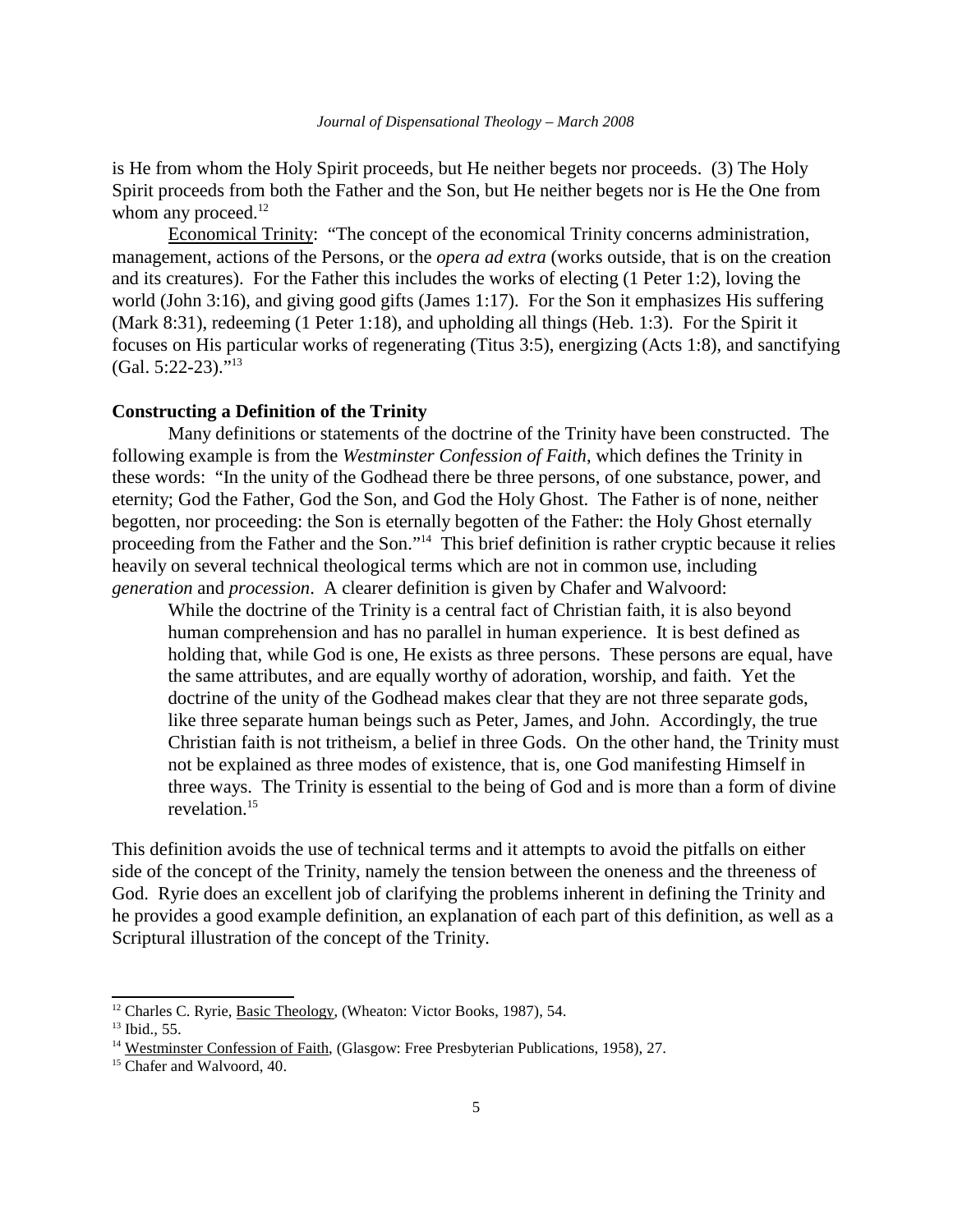A definition of the Trinity is not easy to construct. Some are done by stating several propositions. Others err on the side either of oneness or threeness. One of the best is Warfield's: There is one only and true God, but in the unity of the Godhead there are three coeternal and coequal Persons, the same in substance but distinct in subsistence (B. B. Warfield, *Trinity*, The International Bible Encyclopaedia, James Orr, ed. [Grand Rapids: Eerdmans, 1930], 5:3012)....Positively, the definition clearly asserts both oneness and threeness and is careful to maintain the equality and eternality of the Three. Even if the word *person* is not the best, it does guard against modalism, and, of course, the phrase "the same in substance" (or perhaps better, essence) protects against tritheism. The whole undivided essence of God belongs equally to each of the three Persons. John 10:30: "I and the Father are One," beautifully states this balance between the diversity of the Persons and the unity of the essence. "I and the Father" clearly distinguishes two Persons, and the verb, "We are," is also plural. But, said the Lord, "We are One," and *One* is neuter; that is, one in nature or essence, but not one Person (which would require the masculine form). Thus the Lord distinguishes Himself from the Father and yet claimed unity and equality with the Father.<sup>16</sup>

As Ryrie states above, a concise definition of the Trinity is not easy to construct, but it is possible and it is important to develop a clear Scriptural statement of the doctrine of the Trinity, as the following section will show.

#### **Importance of the Doctrine of the Trinity**

A correct understanding of the doctrine of the Trinity is extremely important for our thinking about God and our conduct toward Him. Erickson provides an explanation of the importance of the doctrine of the Trinity in our relationship with God:

The doctrine of the Trinity is crucial to Christianity. It is concerned with who God is, what he is like, how he works, and how he is to be approached. Moreover, the question of the deity of Jesus Christ, which has historically been a point of great tension, is very much wrapped up with one's understanding of the Trinity. The position we take on the Trinity will have profound bearing on our Christology. The position we take on the Trinity will also answer several questions of a practical nature. Whom are we to worship -- Father only, Son, Holy Spirit, or the Triune God? To whom are we to pray? Is the work of each to be considered in isolation from the work of the others, or may we think of the atoning death of Jesus as somehow the work of the Father as well? Should the Son be thought of as the Father's equal in essence, or should he be relegated to a somewhat lesser status?<sup>17</sup>

<sup>&</sup>lt;sup>16</sup> Ryrie, 53-54.

 $17$  Erickson, 322.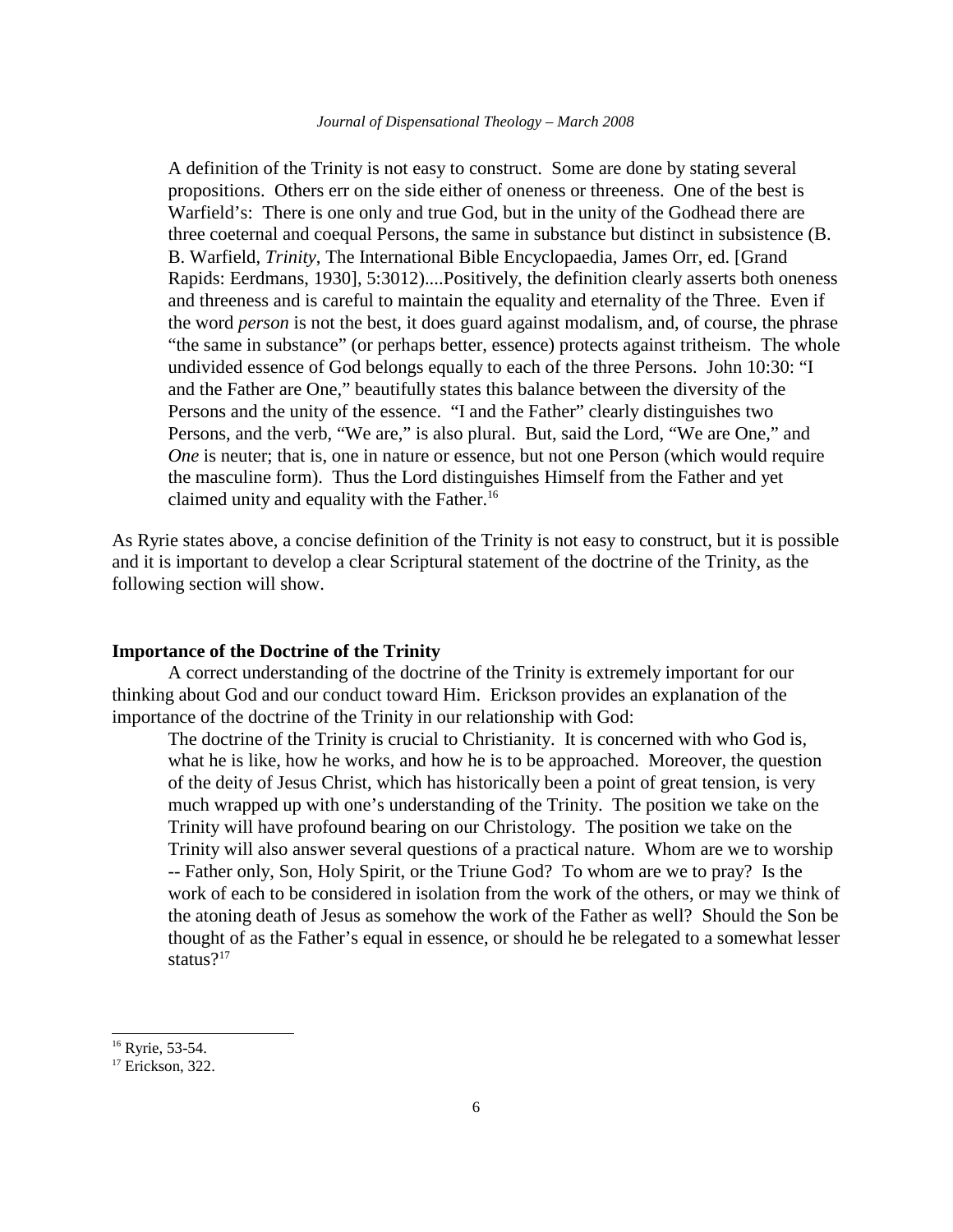The doctrine of the Trinity also helps us to understand that God is a God of communion, fellowship, and community. Even before He created any other being there was communion, fellowship, and community taking place between the Persons of the Godhead. Therefore, the doctrine of the Trinity is important because it is the basis or pattern for all true relationship and fellowship in the created world. This is true because it is an expression of the very nature of God, which has its outworking in all of His creatures.

The implications of the doctrine are vitally important not only for theology but for Christian experience and life. As to the Godhead, it reveals that God is the truly living One. It removes Him from any conception of stagnation or mere passivity. God in Trinity is fullness of life, living in eternal relationships, and in never-ceasing fellowship. The fellowship that constitutes the Trinity is the basis of fellowship within the human family, within the home, within society, and more especially within the Church, where the Holy Spirit is the Agent and Medium of fellowship.<sup>18</sup>

Another reason that the doctrine of the Trinity is important is because one's beliefs concerning the Trinity have implications for many other doctrines in many other fields of theology. Ryrie provides several examples of how trinitarian beliefs impact other theological concepts:

The richness of the concept of the Trinity overflows into several areas of theology. The doctrine of redemption is an obvious example, for all Persons of the Godhead are involved in that great work (John 3:6, 16; Rev. 13:8). The doctrine of revelation serves as another example, the Son and Spirit both being involved in communicating God's truth (John 1:18; 16:13). Fellowship and love within the Godhead is only possible in a trinitarian concept of God, and that fellowship is akin to the believer's fellowship with Christ (14:17)....Prayer is practiced in a trinitarian way. Though we may address any Person of the Trinity, ordinarily, according to the biblical precedent, we address the Father in the name of Christ as the Spirit directs us (John 14:14; Eph. 1:6; 2:18; 6:18).<sup>19</sup>

## **Historical Development of Trinitarianism**

The controversies over the Trinity during the early centuries of the church resulted in the emergence of systematic theology. The theological struggles of the early church produced the doctrine of the Trinity essentially as we know it today. Therefore, it is very important to understand the early history of the doctrine, because all of the crucial issues and ideas about the relations within the Godhead were formulated during those first centuries of the church's existence.

For the first two or three centuries after the death of the apostles Christian literature was mostly of a devotional nature...given to encouraging believers in their faith and stimulating their growth in Christ. Actually it was not until doctrinal error and heresy arose that the need for theological formulations was seen. Systematic theology arose and

<sup>18</sup> Douglas, 1300.

<sup>&</sup>lt;sup>19</sup> Ryrie, 59.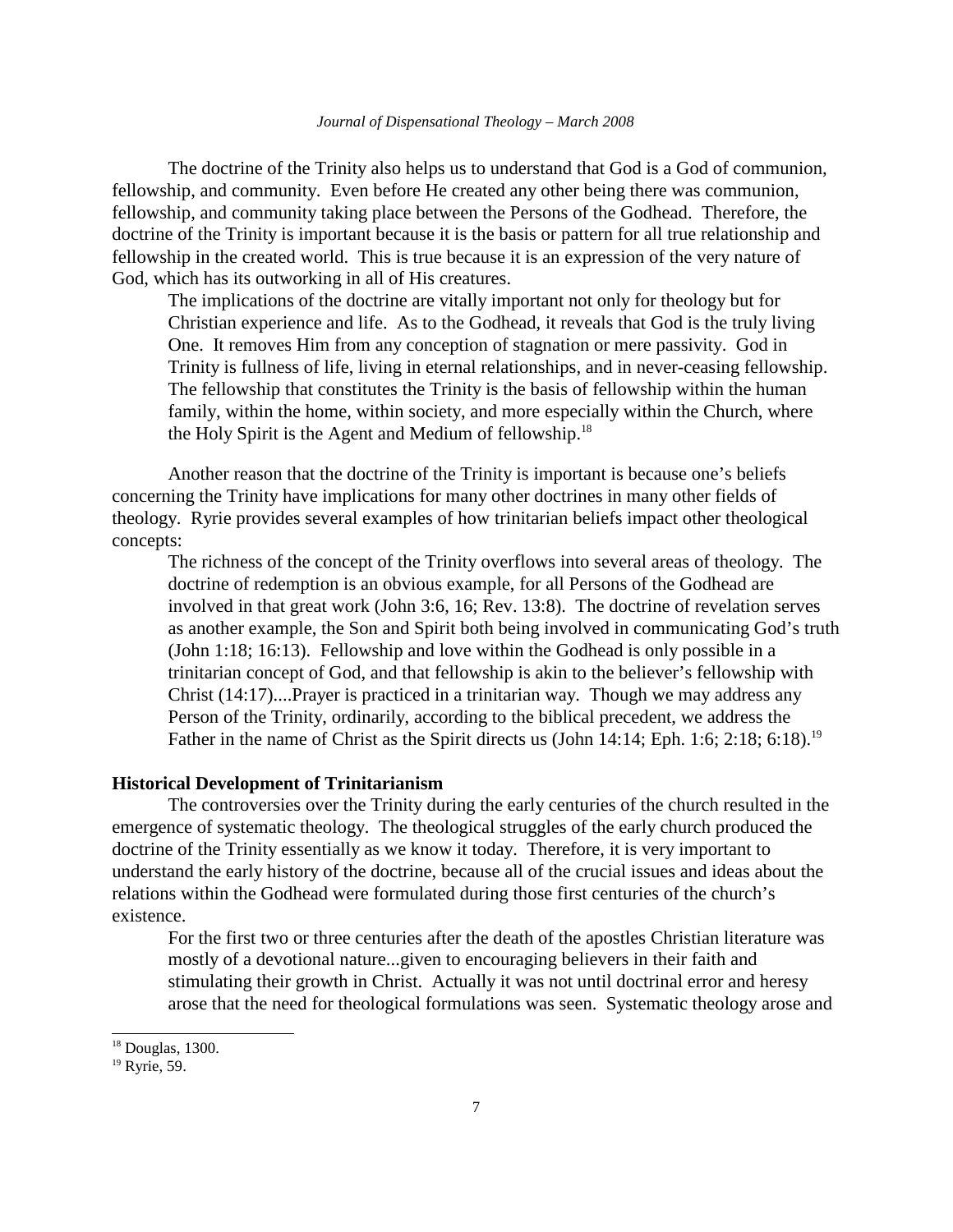developed in response to deviations and departures from the plain statements of Scripture....At first there were few attempts to harmonize portions of Scripture that appeared to be in conflict. A striking exception was in the trinitarian controversy (170-325), when the need for theological specifics and formulations was forced upon the fathers.<sup>20</sup>

The earliest Christian writings emphasized the unity of God, and only gradually did church leaders feel called upon to write a defense of the faith to the culture of their day. In defending Christianity they expressed themselves using the philosophical terms and concepts that were common to that culture, and this sometimes resulted in a distortion or misrepresentation of the orthodox doctrine. Lightner expresses the situation in these words:

The literature of this early period gives overwhelming evidence of belief in one God (monotheism), as opposed to the heathen belief in many gods (polytheism)....In the second century writers placed special emphasis on defending the Christian faith against the inroads of Judaism, Gnosticism, and heathenism in general. Some outstanding men among them were Aristides, Justin Martyr, Tatian, and Athenagoras....They presented a philosophical concept of Christ not at all in harmony with the teaching of the New Testament. To them the Logos, or Word, of John 1:1 was not the eternally existing person of God the Son. They insisted rather than the Logos existed eternally in God only as divine reason, not as a person.<sup>21</sup>

Berkhof also describes the inconsistency and confusion in the early church regarding the doctrine of the Trinity:

The early Church Fathers had no clear conception of the Trinity. Some of them conceived of the Logos as impersonal reason, become personal at the time of creation, while others regarded Him as personal and co-eternal with the Father, sharing the divine essence, and yet ascribed to Him a certain subordination to the Father. The Holy Spirit occupied no important place in their discussions at all. They spoke of Him primarily in connection with the work of redemption as applied to the hearts and lives of believers. Some considered Him to be subordinate, not only to the Father, but also to the Son.<sup>22</sup>

As the church fathers expanded and revised their views on the relationship and works of the persons of the Godhead, they developed concepts and terms that could be used to more adequately describe the Triune God. "The anti-Gnostic fathers believed in one God who was not only the Creator but also the Redeemer. The law was given by him, and so was the gospel. This God was one in essence but three in subsistence. Two of the most outstanding anti-Gnostic fathers were Irenaeus (ca. 130-202) and Tertullian (ca. 160-220). The latter was the first to write of the tripersonality of God and to use the term *trinity* with reference to God."<sup>23</sup>

<sup>20</sup> Robert P. Lightner, Handbook of Evangelical Theology, (Grand Rapids: Kregel Publications, 1995), 36.  $21$  Ibid., 37, 66.

<sup>&</sup>lt;sup>22</sup> Louis Berkhof, The History of Christian Doctrines, (Grand Rapids: Baker Book House, 1937), 83.

 $^{23}$  Lightner, Handbook of Evangelical Theology, 38.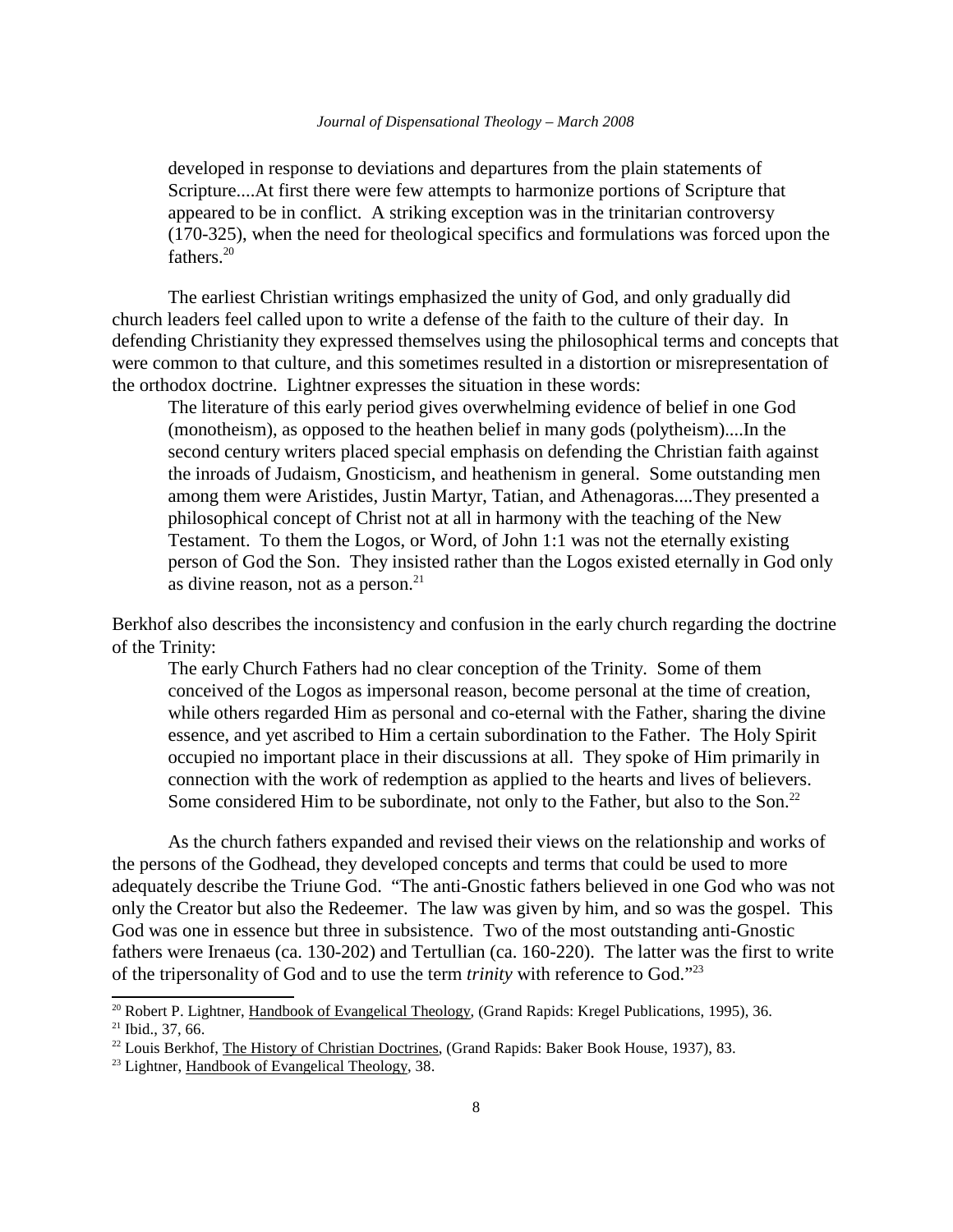Erickson states that Hippolytus and Tertullian were the first to develop an "economic" view of the Trinity. "There was little attempt to explore the eternal relations among the three; rather, there was a concentration on the ways in which the Triad were manifested in creation and redemption."<sup>24</sup> One of the first dilemmas involved maintaining the sole rule and authority of God while also holding to a belief in the deity of Jesus Christ. Several different methods of reconciling these truths were proposed, and the on-going struggle which was taking place in the church at that time is clearly described by Lightner:

The doctrine of Christ the Logos as a separate, fully divine person distinct from the Father and the Spirit was viewed as endangering the unity of God by some. On the other hand, viewing the Logos as in some sense subordinate to the Father compromised his deity. The attempt was made to maintain the sole government of God and at the same time retain belief in the full deity of Christ. Two different schools of thought arose to which Tertullian applied the name monarchianism. Dynamic monarchianism was concerned primarily with stressing God's unity and oneness; Paul of Samosata, bishop of Antioch, was its most noted representative. Modalistic monarchianism was more influential; it laid more stress on the christological side of the issue, though the unity of God was still a point of interest. The three persons of the Godhead were conceived as three different modes of existence in which God manifested himself. Sabellius was the chief spokesman for modalistic monarchianism....He said that in the Father, God revealed himself as Creator, in the Son as Redeemer, and in the Spirit as Sanctifier. Father, Son, and Spirit were therefore not three distinct persons but roles played by one person....Father, Son, and Holy Spirit were simply different modes of revelation or manifestations of the one true God. It is usually acknowledged that Sabellianism was the first major false teaching relating to the Godhead that gained a large following in the church.<sup>25</sup>

The earliest struggle regarding the doctrine of the Trinity, then, involved the place or role of Christ in the Godhead. Walvoord states that, "Historically, the trinitarian doctrine turns largely on the question of whether the Son of God is eternal, whether He has the attribute of personality and the very nature of God. The problems of the doctrine of the Trinity largely arise in the studies of Christ in His incarnate state.<sup>"26</sup> He goes on to declare, "It is safe to say that no attack on the doctrine of the Trinity can be made without attacking the person of Christ. It is also true that no attack on the person of Christ can be made without attacking the doctrine of the Trinity, as they stand and fall together."<sup>27</sup> Lightner outlines this time in church history, including the Arian heresy and the formulation of the orthodox position:

At this time the church was searching for a conception of Christ that would maintain 1) his true and full humanity, 2) his absolute deity, 3) the union of deity and humanity in one person, and 4) the necessary distinction between his deity and humanity in his

<sup>&</sup>lt;sup>24</sup> Erickson, 332.

 $25$  Lightner, Handbook of Evangelical Theology, 40-41, 103.

<sup>&</sup>lt;sup>26</sup> John F. Walvoord, Jesus Christ Our Lord, (Chicago: Moody Press, 1969), 32.

 $27$  Ibid.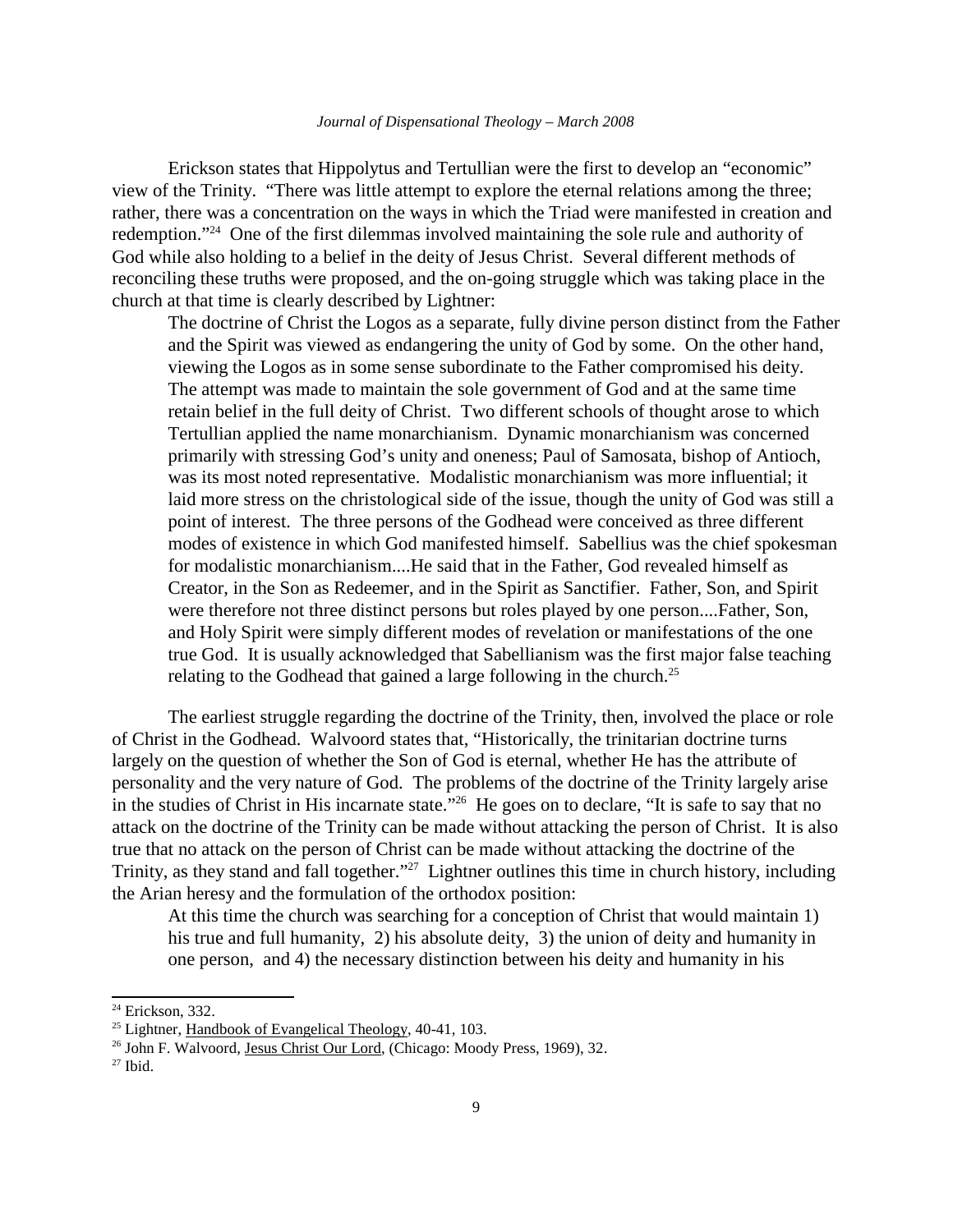person. All the christological controversies from the earliest centuries to the present stem from a failure to include all of these truths in regard to Christ. Arianism was an attempt to explain the person of Christ. Arius, a presbyter in Alexandria, taught that Christ was not eternal but the first and highest creature of God, superior to man but not equal with God....He believed Christ was of another substance from the Father. The Logos had a beginning at a point in time, having been created out of nothing before the world came into being. Athanasius, archdeacon of Alexandria, opposed Arius and Arianism. He championed the unity of God and insisted on the basis of Scripture that the Son was of the same divine essence as the Father. In 325 the Council of Nicaea convened to settle the dispute....The final statement regarding the Father and the Son was: "We believe in one God, the Father Almighty, Maker of things visible and invisible. And in one Lord Jesus Christ, begotten not made, being of one substance [homoousios] with the Father."<sup>28</sup>

Some degree of resolution was achieved at the Council of Nicaea concerning the place of Christ in the Godhead. The next major area of controversy arose concerning the place of the Holy Spirit. Lightner describes the struggles and disputes in the church concerning the Holy Spirit, which were similar to those surrounding the issue of Christ's place in the Godhead.

Soon after the Nicene Council, the Macedonian sect arose, named after Macedonius, who believed the Holy Spirit was a creature and thus not God. He was opposed by defenders of the Spirit's deity....They defended the Spirit as fully God by appealing to the attributes of omniscience, omnipotence, and omnipresence assigned to him in Scripture....In 381 the second council that met at Constantinople added to the Nicene Council's brief reference to the Holy Spirit. The enlargement referred to the Spirit as "the Lord and Giver of Life, who proceedeth from the Father, who, with the Father and Son together, is worshipped and glorified, who spoke by the prophets."...The Council of Constantinople did not state that the Holy Spirit proceeded from the Son but said that he proceeded from the Father. The matter of the procession of the Spirit was an attempt to describe the Spirit's precise relation to the other persons in the Godhead. That the Holy Spirit was fully divine was settled by the Constantinopolitan Creed, but a clearer statement regarding his relation to the Father was still lacking. The Western branch of the church added the filioque ("and the Son") phrase at the Synod of Toledo (589) to the Constantinopolitan statement. Thus the West stated that it believed the Spirit of God proceeded from, and therefore was identical to, the Father and the Son in essence.<sup>29</sup>

As Lightner has stated, the "procession" of the Holy Spirit was proposed as a way of defining the Spirit's relationship to the Father and the Son, within the sometimes obscure realm of the Ontological Trinity. Since this area is somewhat unclear and open to multiple interpretations, the doctrine of the procession of the Holy Spirit was one of the factors that resulted in the so-called "Great Schism" between the Western Church and the Eastern Church. It

<sup>&</sup>lt;sup>28</sup> Lightner, Handbook of Evangelical Theology, 103, 41.

 $29$  Ibid., 103-4.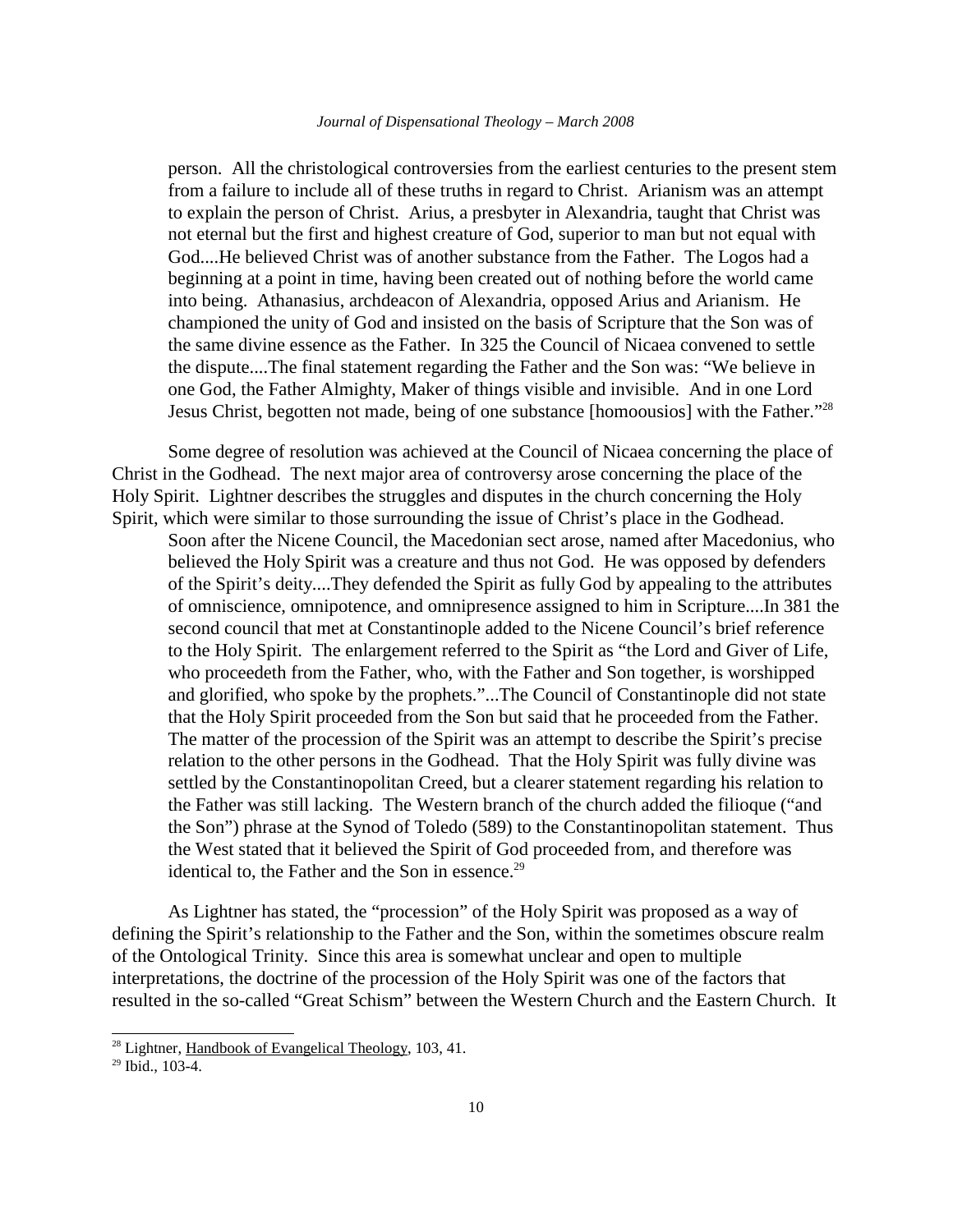was the doctrinal statement of the Western Church, however, that was held to be the orthodox statement of the Trinity from that point forward in history.

In his *De Trinitate* Augustine spoke for the Western branch of the church. He stressed the unity of essence and, at the same time, the trinity of persons. Each person, he said, possesses the entire essence. Other Latin theologians, such as Roscelinus and Gilbert of Poiters, erred either on the side of God's unity or of his tripersonality. In his *Institutes* Calvin discussed the doctrine of the Trinity at some length. In essence he defended the view set forth at Nicaea and held by the early church.<sup>30</sup>

Throughout church history to the present day there have been many erroneous statements of the Trinity and many heretical views, but it is essentially the Nicene statement of the doctrine of the Trinity that stands even today as the orthodox statement concerning the Godhead.

#### **Theological Concepts of Trinitarianism**

There are several essential concepts which must be maintained in any orthodox statement of the doctrine of the Trinity. If one or more of these elements is missing or stated erroneously, then the resulting formulation could not be considered an orthodox statement of the Trinity.

The Unity of the Godhead Both the Old Testament and the New Testament make it clear that God is One, rather than many. It is a fact that monotheism is the foundation of the Hebrew-Christian tradition. Any orthodox statement of the doctrine of the Trinity must acknowledge the unity of the Godhead.

The Distinction of Three Members Within the Godhead It is especially clear in the New Testament that God exists as three distinct persons -- the Father, the Son, and the Holy Spirit. Any orthodox statement of the doctrine of the Trinity must acknowledge that there are three distinct subsistences within the Godhead.

The Personality or Personhood of Each of the Three Members of the Godhead It must be acknowledged that each member of the Godhead possesses the essential qualities of personality. Lightner defines and explains these elements:

The intellect, the emotions, and the will are the three basic elements of personality. As a self-conscious being, God possesses intellect (the ability to think rationally) and emotion (the ability to respond with feelings)....As a self-conscious being, God possesses will (the ability to act volitionally)....The Bible abounds with evidence that God possesses the constituent elements of personality; therefore, we can say on biblical ground that He is a Person, and not a force, or an "it," or even the "ground of being."<sup>31</sup>

Any orthodox statement of the doctrine of the Trinity must acknowledge that each member of the Godhead has the characteristics of personality or personhood.

<sup>30</sup> Ibid., 41-2.

<sup>&</sup>lt;sup>31</sup> Lightner, The God of the Bible and Other Gods, 87.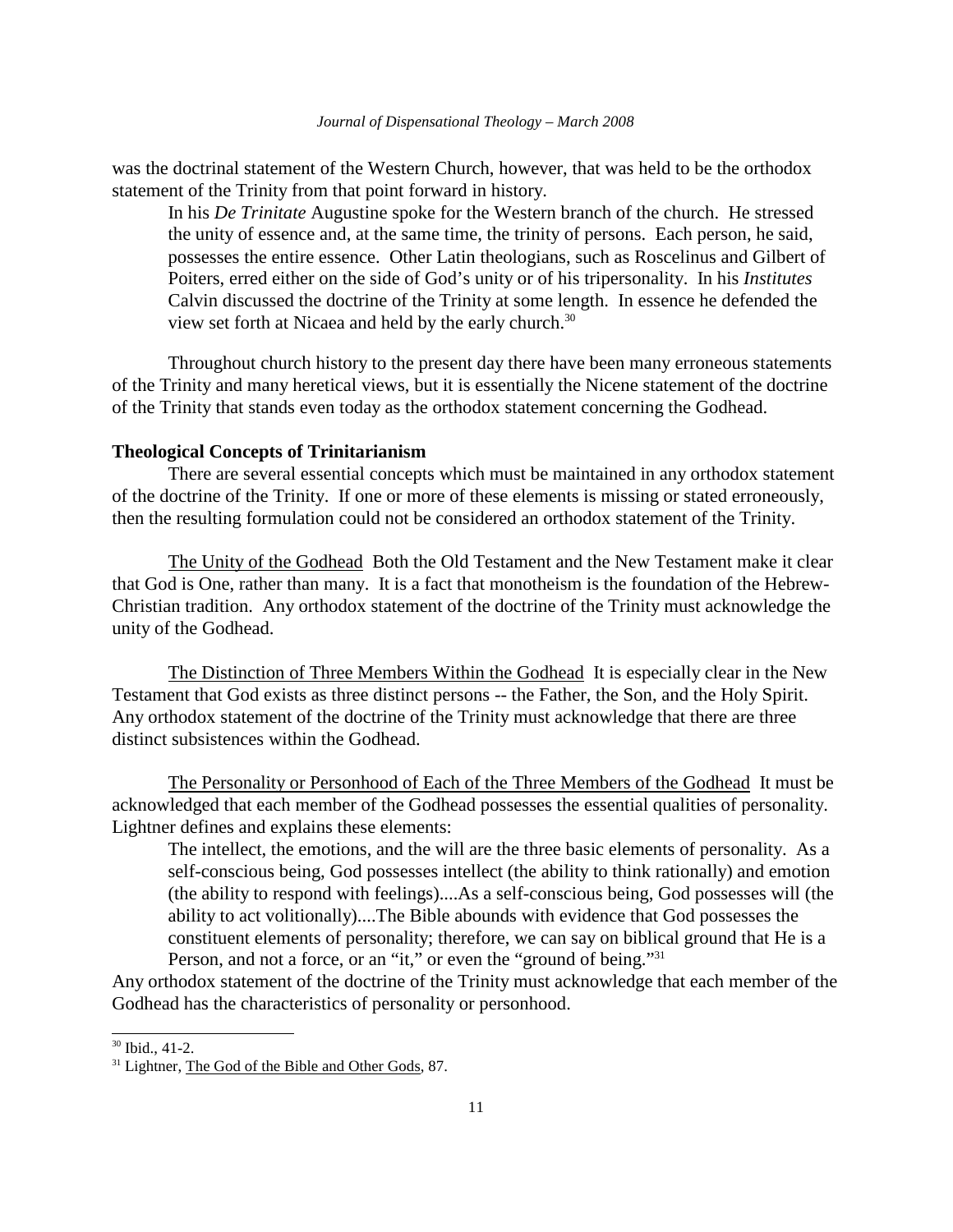The Deity of Each of the Three Persons of the Godhead It must be affirmed that the Father is God, and the Son is God, and the Holy Spirit is God. Erickson states this point by saying, "Each is qualitatively the same. The Son is divine in the same way and to the same extent as is the Father, and this is true of the Holy Spirit as well."<sup>32</sup> Any orthodox statement of the doctrine of the Trinity must acknowledge the deity of each of the persons of the Godhead.

The Threeness and the Oneness of God Do Not Constitute a Logical Contradiction The finite human mind often perceives a logical contradiction in the simultaneous oneness and threeness of God. But Erickson points out that even the laws of logic allow for this:

Although the orthodox interpretation of the Trinity seems contradictory (God is one and yet three), the contradiction is not real, but only apparent. A contradiction exists if something is A and not-A at the same time and in the same respect. Modalism attempted to deal with the apparent contradiction by stating that the three modes or manifestations of God are not simultaneous; at any given time, only one is being revealed. Orthodoxy, however, insists that God is three persons at every moment of time. Maintaining his unity as well, orthodoxy deals with the problem by suggesting that the way in which God is three is in some respect different from the way in which he is one.<sup>33</sup>

Any orthodox statement of the doctrine of the Trinity must acknowledge that it is possible for God to be One and yet Three at the same time.

The Members of the Godhead are Eternal Not only is each member of the Godhead fully divine, but each member has always existed. Erickson states the point this way:

There have always been three, Father, Son, and Holy Spirit, and all of them have always been divine. One or more of them did not come into being at some point in time, or at some point become divine. There has never been any alteration in the nature of the Triune God. He is and will be what he has always been.<sup>34</sup>

Any orthodox statement of the doctrine of the Trinity must acknowledge that each person of the Godhead has always existed as a member of the divine Trinity.

The Existence of Functional Subordination Within the Godhead There are many Scriptural examples where all three persons of the Godhead defer to one another. Gruenler illustrates these relationships in the following words:

All three persons of the Triune Community are deferring to one another: the Holy Spirit to the Son, the Son to the Father, the Father to the Son's request, and Father and Son to the Spirit in honoring him as witness and truth bearer, making the circle of divine accessibility and hospitality complete. Jesus' promise that the divine Triunity is graciously at the disposal of the believing community describes both the inner

<sup>&</sup>lt;sup>32</sup> Erickson, 337.

<sup>33</sup> Ibid.

<sup>34</sup> Ibid., 337-338.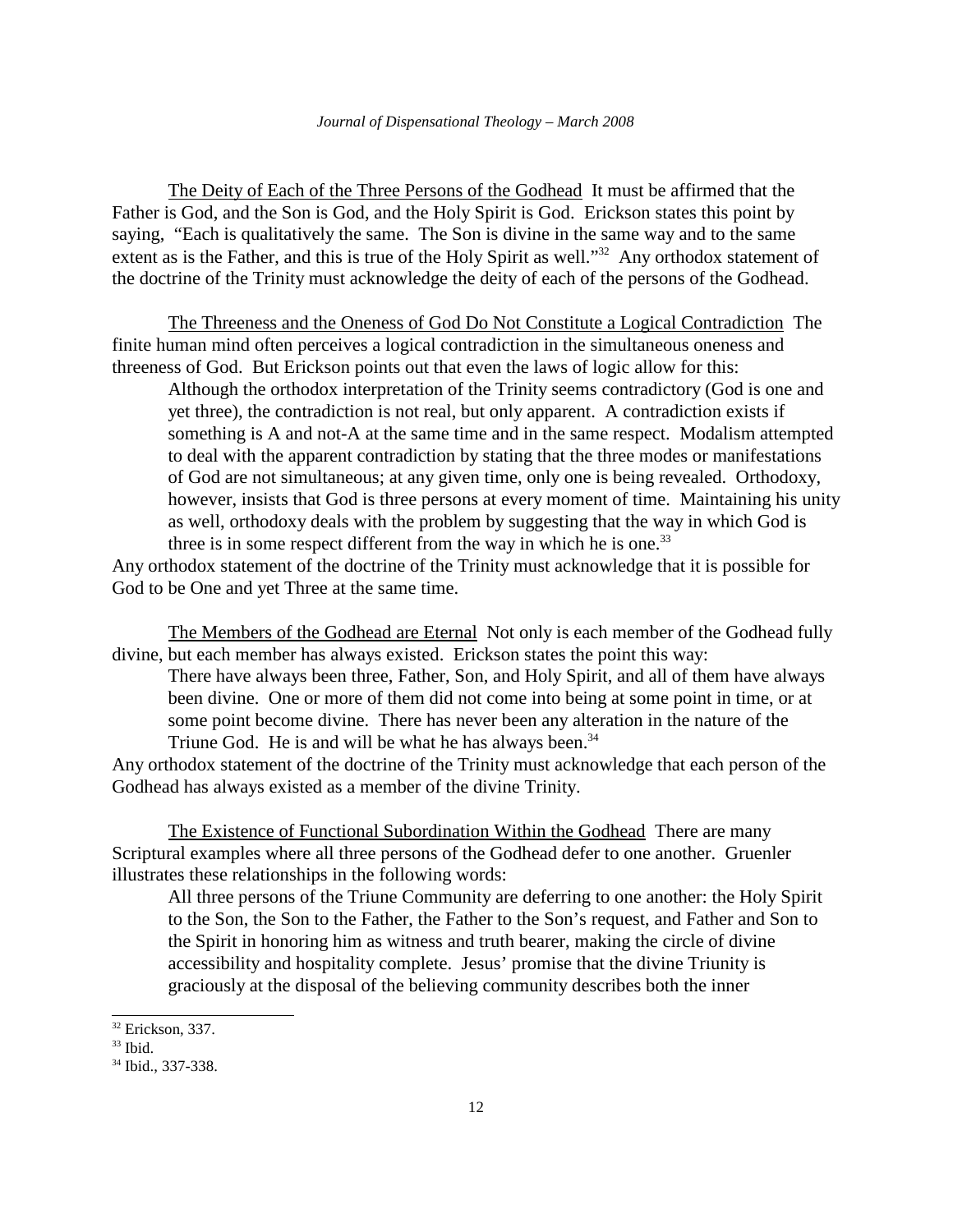relationships that denote the essential love and deference of the persons of the Trinity to one another, and the external relationship of the Triune Community to the disciples.<sup>35</sup> The three persons of the Godhead also subordinate themselves to each other to accomplish the purpose of their will, as described by Erickson:

The function of one member of the Trinity may for a time be subordinate to one or both of the other members, but that does not mean he is in any way inferior in essence. Each of the three persons of the Trinity has had, for a period of time, a particular function unique to himself. This is to be understood as a temporary role for the purpose of accomplishing a given end, not a change in his status or essence....The Son did not become less than the Father during his earthly incarnation, but he did subordinate himself functionally to the Father's will. Similarly, the Holy Spirit is now subordinated to the ministry of the Son (see John 14-16) as well as to the will of the Father, but this does not imply that he is less than they are.<sup>36</sup>

Any orthodox statement of the doctrine of the Trinity must acknowledge the existence of functional subordination within the Godhead.

### **Principles of Interpretation**

Before analyzing a specific Scripture passage to determine its implications for the Trinity, it is important to understand the principles of interpretation that must be followed when constructing a doctrine of systematic theology. Lightner has commented, "Evangelical Christians believe in the doctrine of the triune God because of the teaching of Scripture as a whole and not because of one particular passage of Scripture."<sup>37</sup> No theological doctrine should be based on a single passage of Scripture in isolation from the whole counsel of God. McQuilkin remarks, "It will not do to determine the meaning of a passage independent of the rest of Scripture....To study only one element of a revealed truth in a single passage may lead to a distortion of that truth. Inconsistencies, omissions, and wrong emphases may go undetected."<sup>38</sup> He goes on to say: "A good theologian is one who has taken into account all revealed truth about God and has related each part to a consistent whole....A specific doctrine or theme must be related to all other teaching that might affect that particular doctrine. In this way, the various areas of doctrine are combined into what might be called a *systematic* theology."<sup>39</sup>

As has been previously stated, the Scriptures do not contain an explicit trinitarian statement but instead provide many isolated building blocks for the doctrine of the Trinity. The process of building a theological system is clearly described by Ramm:

A theological system is to be built up exegetically brick by brick. Hence the theology is no better than the exegesis that underlies it. The task of the systematic theologian is to commence with these bricks ascertained through exegesis, and build the temple of his

<sup>&</sup>lt;sup>35</sup> Royce G. Gruenler, The Trinity in the Gospel of John, (Grand Rapids: Baker Book House, 1986), 113-114. <sup>36</sup> Erickson, 338.

<sup>&</sup>lt;sup>37</sup> Lightner, The God of the Bible and Other Gods, 90.

<sup>38</sup> Robertson McQuilkin, Understanding and Applying the Bible, (Chicago: Moody Press, 1992), 209, 219.

<sup>39</sup> Ibid., 220, 230, 232.